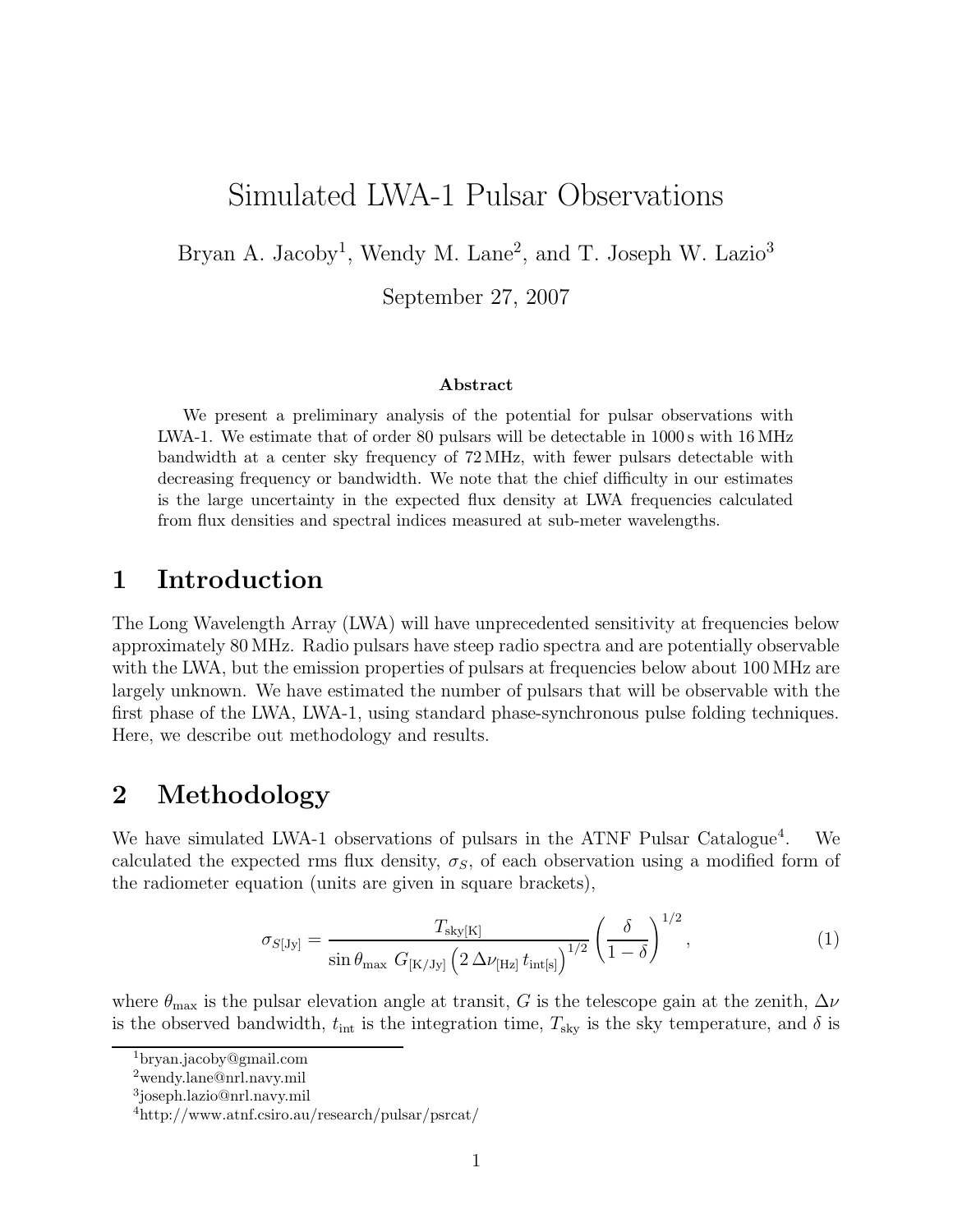the effective fractional duty cycle of the pulsar signal. The signal-to-noise ratio  $(S/N)$  of the observation is then simply the expected pulsar flux density S divided by  $\sigma_S$ .

We now describe in more detail how some of these terms were calculated.

### 2.1 Gain, G

The gain at zenith for an array of 256 dipole antennas at a wavelength  $\lambda$  is given by,

$$
G_{\text{[K/Jy]}} = \frac{A_{\text{e}}}{2 k} \approx \frac{10^{-26}}{1.38 \times 10^{-23}} \frac{256 \eta \lambda_{\text{[m]}}^2}{2},\tag{2}
$$

where  $A_e$  is the effective area, the fractional constant term relates G in units of K/Jy to the wavelength in meters and Boltzmann's constant k, and  $\eta = 0.13$  is the aperture efficiency of a  $\lambda/2$  dipole (Kraus, 1988, p. 45). Because of the spacing of the LWA antennas, the effective area saturates at a frequency of 37.5 MHz ( $\lambda = 8$  m), giving a maximum gain of 0.77 K Jy<sup>-1</sup>. Mutual coupling is not well understood and was not considered in our calculations. LWA antenna stands receive two orthogonal polarizations, giving rise to the factor of  $2^{-1/2}$  in Equation (1).

## 2.2 Sky Temperature,  $T_{\rm skv}$

The sky temperature  $T_{\rm sky}$  at the position of each pulsar was extrapolated from the Haslam et al. (1982) 408 MHz sky survey to the relevant observation frequency assuming a spectral index of  $-2.6$ . Note that there may be significant sky temperature variation within the LWA-1 synthesized beam; this was not taken into account in our simulation.

### 2.3 Effective Duty Cycle,  $\delta$

The observed light curve or pulse profile of a radio pulsar differs from the intrinsic pulse profile due to propagation effects and instrumental artifacts.  $\delta$  is simply the effective pulse width divided by the pulse period. The effective pulse width is the quadrature sum of the following terms:

#### 2.3.1 Intrinsic Pulse Width

The intrinsic width of each pulsar's profile was calculated based on the W50 parameter in the ATNF catalog. W50 is the width of the profile at 50% of its peak value. Because these values are derived from observations at sub-meter wavelengths and pulse duty cycles typically increase with decreasing frequency, we have taken twice the W50 value to be the intrinsic pulse width at the frequencies of interest.

#### 2.3.2 Sampling Interval

This is simply the time interval between samples in the data acquisition system, taken to be 1 ms in this simulation.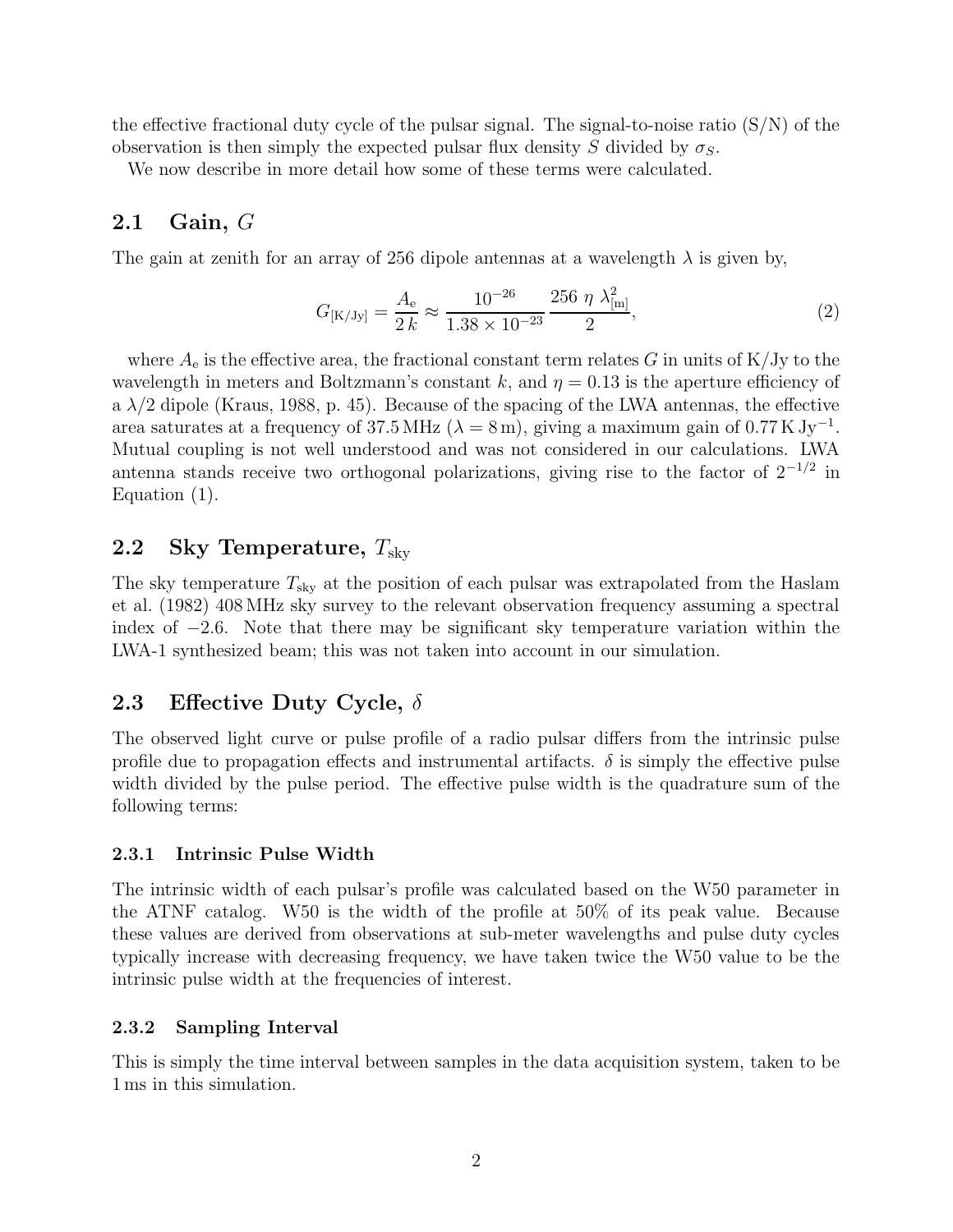#### 2.3.3 Scattering Time,  $\tau_{\rm s}$

The interstellar scattering timescale for an observing frequency of 1 GHz was obtained for each pulsar's position and dispersion measure  $(DM)$  from the NE2001 Galactic electron density model (Cordes & Lazio, 2002). The scattering time was scaled to the observing frequency  $\nu$  by  $\tau_s = \tau_{s, 1 \text{ GHz}} (\nu / 1 \text{ GHz})^{-4.4}$ .

#### 2.3.4 Dispersion Smearing Time,  $\tau_{DM}$

The interstellar medium disperses the pulsar signal, with higher frequencies arriving at the antennas before lower frequencies. Assuming an incoherent or post-detection dedispersion data acquisition system, the full bandwidth of the telescope is broken up into many channels to mitigate the effects of dispersion. The remaining dispersive smearing within an individual channel of bandwidth  $\Delta\nu_{ch}$  is approximated by,

$$
\tau_{DM[\text{s}]} \approx \frac{8300 \; DM_{\text{[cm}^{-3}\text{pc}]} \; \Delta\nu_{\text{ch}[\text{MHz}]}}{\nu_{\text{[MHz]}}^3},\tag{3}
$$

where values of the sky frequency  $\nu$  and the channel bandwidth  $\Delta \nu_{ch}$  in MHz and the dispersion measure DM in units of cm<sup>-3</sup> pc give  $\tau_{DM}$  in seconds. This approximation holds for  $\Delta \nu_{ch} << \nu$ .

#### 2.3.5 Inverse Frequency Resolution

The maximum fluctuation frequency that can be measured in a channel of finite bandwidth is the inverse of that bandwidth. The optimum channel bandwidth was chosen for each pulsar's DM and each observing frequency to optimize the competing effects of inverse frequency resolution and dispersion smearing, with a minimum channel bandwidth of 100 Hz.

## 2.4 Flux Density, S

Estimating the flux density of pulsars at low frequencies is the most uncertain part of this simulation, as few measurements exist in the literature. Of the 1627 pulsars in our all-sky simulation sample, only 66 have flux density measurements at or below 102.5 MHz. Pulsars are known as steep spectrum objects, but the flux density typically peaks around 100 MHz and decreases toward lower frequencies. The flux density of each pulsar was estimated as follows:

If a low frequency flux density measurement existed in the literature, we extrapolated from that measurement to the frequency of interest using a spectral index of 1.4. If multiple measurements existed for a given pulsar, we preferentially used the measurements of Cohen et al. (2007) from the VLA Low-Frequency Sky Survey (VLSS) at 74 MHz (13 pulsars). If no VLSS measurement existed for a pulsar, we used the measurements of Izvekova et al. (1981) in the following order of preference: 85 MHz (20 pulsars), 61 MHz (2 pulsars), and 102.5 MHz (31 pulsars).

If no low frequency measurements existed in the literature for a given pulsar, we extrapolated the flux density at 100 MHz from the 400 MHz flux density in the ATNF catalog using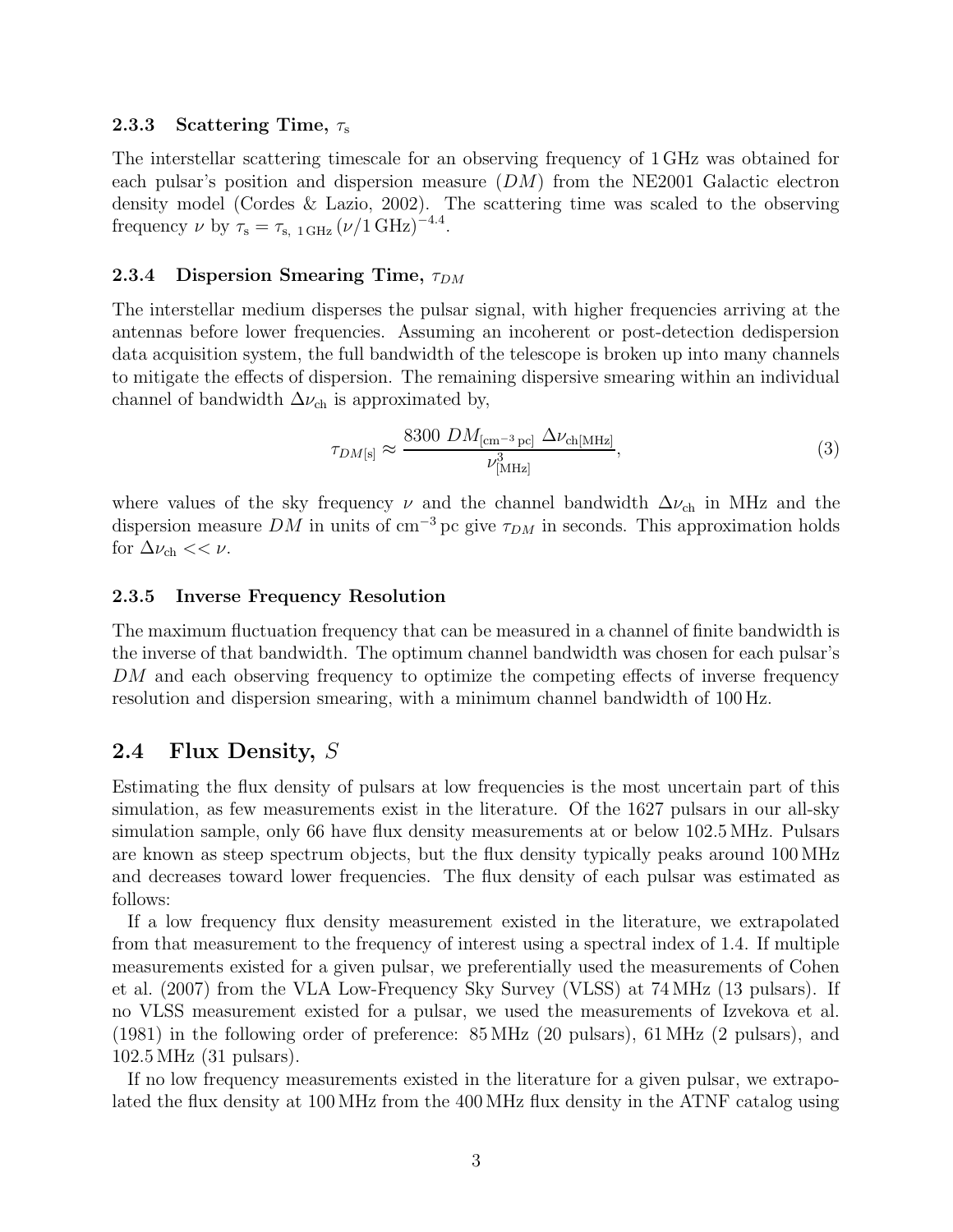the measured spectral index if available or  $-1.6$  otherwise. The flux density at the LWA-1 observing frequency was then extrapolated from 100 MHz with a spectral index of 1.4.

Figure 1 shows the difference between low-frequency flux density values extrapolated from 400 MHz and actual low-frequency measurements. This ratio covers two orders of magnitude for pulsars with flux density measurements from the VLSS, and about four orders of magnitude for other pulsars. Clearly, flux density extrapolations for individual pulsars are extremely uncertain. It is hoped that, despite this deficiency in our method, we can draw conclusions that are valid in a statistical sense from our large simulation sample.



Figure 1 Ratio of predicted to measured low-frequency flux density versus pulse period. Triangles represent pulsars with VLSS flux densities from Cohen et al. (2007), circles are pulsars which only appear in the work of Izvekova et al. (1981). The predicted flux density was extrapolated from the ATNF catalog value at 400 MHz to the frequency of the lowfrequency measurement using the method described.

# 3 Results

Our simulations indicate that a significant number of pulsars will be detectable with LWA-1. Our sample includes 574 pulsars which are in the part of the sky visible to LWA-1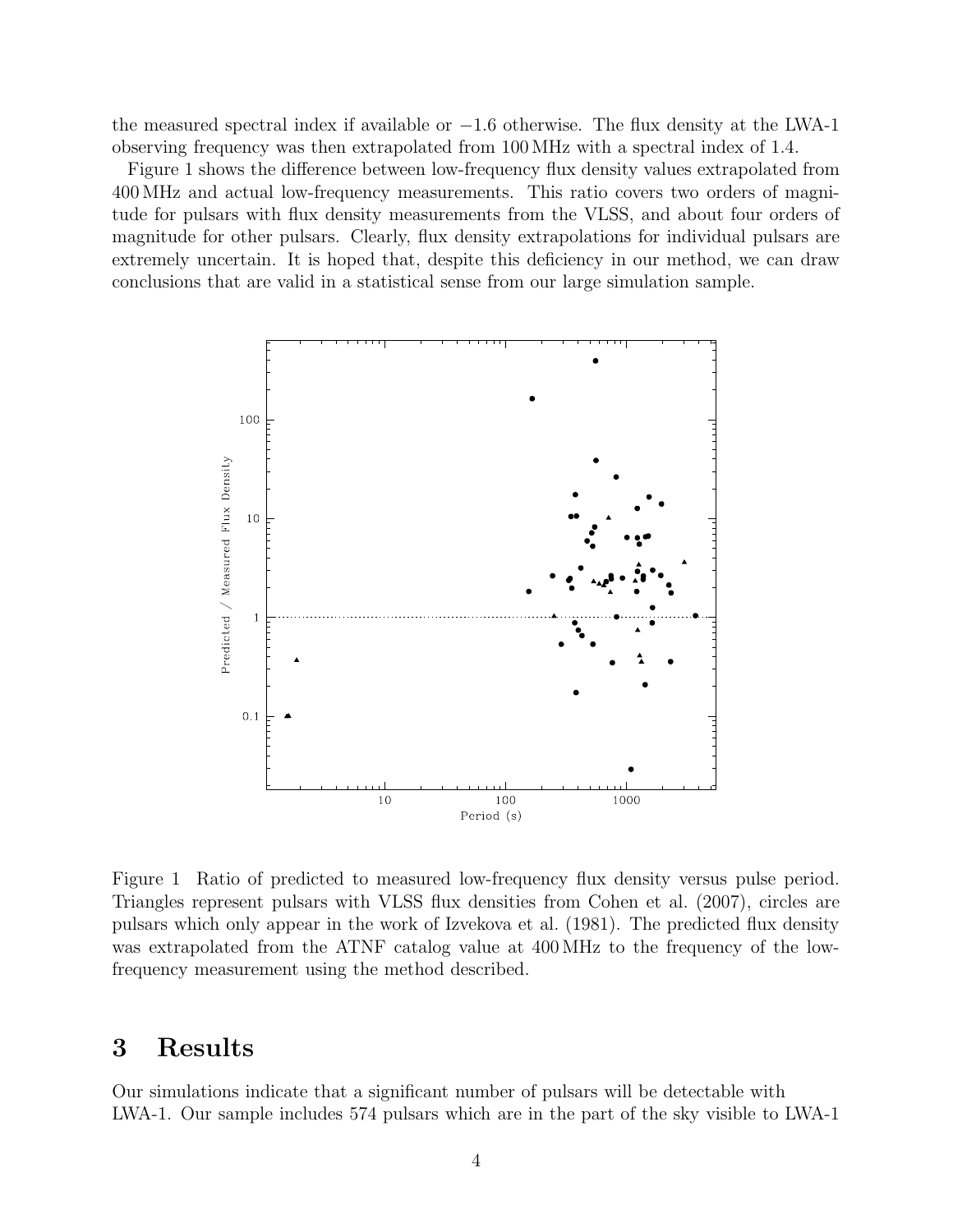| Center Frequency<br>(MHz) | Bandwidth<br>(MHz) | Pulsars with<br>S/N > 3 | Pulsars with<br>S/N > 5 | Pulsars with<br>S/N > 10 |
|---------------------------|--------------------|-------------------------|-------------------------|--------------------------|
| 72                        | 16                 |                         | 57                      | 30                       |
| 76                        | x                  | 70                      | 44                      | 27                       |
| 50                        | x                  | 29                      | 23                      | 18                       |
| 24                        |                    |                         |                         |                          |

Table 1. Pulsars detectable in 1000 s with LWA-1

and for which all data necessary for our simulation are available; we estimate that 81 of these are detectable in a relatively short integration time. Table 1 shows the number of pulsars predicted to be detectable in a 1000 s integration with LWA-1 in several observing configurations at 3-, 5-, and 10- $\sigma$  significance. As expected, pulsars are most easily detectable at the upper end of the LWA band; below the ∼ 100 MHz peak of pulsar spectra, all relevant parameters become less favorable to detection as one moves to lower frequency.

Figure 2 shows the 81 pulsars detected at 72 MHz with 16 MHz bandwidth. While most of the detections are long period pulsars, several pulsars with periods shorter than 100 ms are detectable. Figure 3 shows the optimum frequency resolution for each of these detected pulsars. We note that, although we allowed a minimum channel bandwidth of only 0.1 kHz, no detected pulsar had an optimum channel bandwidth less than 0.5 kHz.

# 4 Conclusions

Our simulations show that several tens of pulsars should be detectable with LWA-1 even with modest integration times. With longer integration times, higher S/N detections will allow novel studies of pulsars at low frequencies.

While this simulation is encouraging and potentially useful in a statistical sense, it is clear that our ability to estimate pulsar flux densities at LWA-1 frequencies is currently limited. As this is the only part of the simulation that is not fairly robust, any improvement in this area would lead to a dramatic improvement in the certainty of predictions such as those presented here.

Conversely, it may not be possible to improve our understanding of low-frequency pulsar spectra without more observational data. The LWA will play an important role here, providing a window on pulsars at low frequencies that have largely been overlooked in the past and expanding our understanding of these enigmatic objects.

# References

Cohen, A. S., Lane, W. M., Cotton, W. D., Kassim, N. E., Lazio, T. J. W., Perley, R. A., Condon, J. J., & Erickson, W. C. 2007, AJ, 134, 1245

Cordes, J. M., & Lazio, T. J. W. 2002, astro-ph/0207156

Haslam, C. G. T., Stoffel, H., Salter, C. J., & Wilson, W. E. 1982, A&AS, 47, 1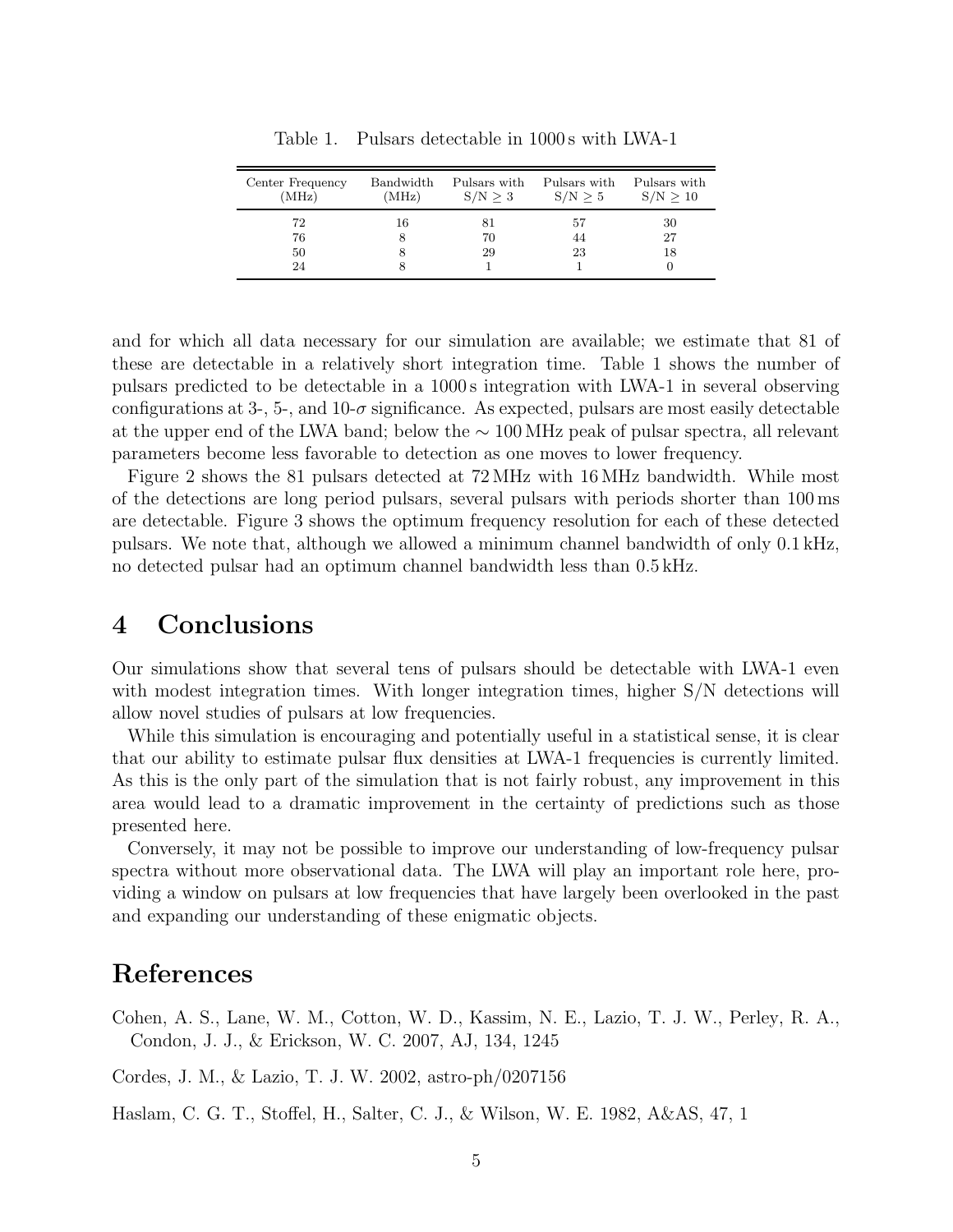

Figure 2 Simulated pulsar detections in flux density and pulse period. 74 MHz flux density is plotted versus pulse period for the sample of 574 pulsars available to LWA-1. Open circles represent pulsars not detected in our simulation, while filled circles are detections of at least  $3\sigma$  in 1000s at 72 MHz with 16 MHz of bandwidth. Filled points with green dots would not have been detected at 76 MHz with 8 MHz bandwidth. Red points are pulsars with published low-frequency flux density measurements, while blue points are pulsars whose 74 MHz flux has been extrapolated from measurements at 400 MHz.

Izvekova, V. A., Kuzmin, A. D., Malofeev, V. M., & Shitov, I. P. 1981, Ap&SS, 78, 45

Kraus, J. D. 1988, Antennas (Boston: McGraw-Hill)